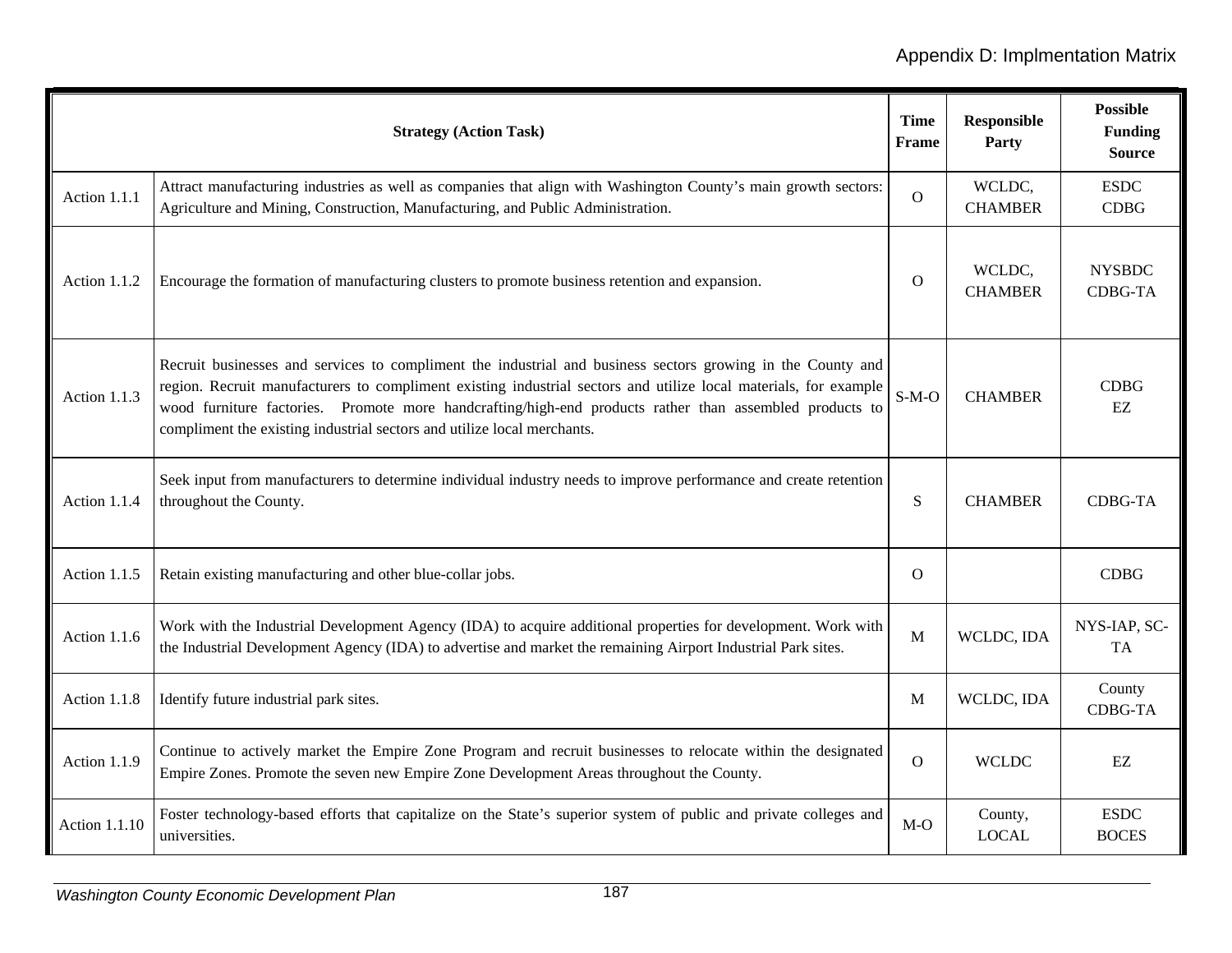|                      | <b>Strategy (Action Task)</b>                                                                                                                                                                                                                                                                                                                                                                                                                                                                                                                                                                                                                                      | <b>Time</b><br><b>Frame</b> | <b>Responsible</b><br>Party | <b>Possible</b><br><b>Funding</b><br><b>Source</b> |
|----------------------|--------------------------------------------------------------------------------------------------------------------------------------------------------------------------------------------------------------------------------------------------------------------------------------------------------------------------------------------------------------------------------------------------------------------------------------------------------------------------------------------------------------------------------------------------------------------------------------------------------------------------------------------------------------------|-----------------------------|-----------------------------|----------------------------------------------------|
| <b>Action 1.1.11</b> | Continue to promote manufacturing in Washington County.                                                                                                                                                                                                                                                                                                                                                                                                                                                                                                                                                                                                            | O                           | <b>CHAMBER</b>              | County                                             |
| <b>Action 1.1.12</b> | Encourage businesses and industries to utilize the incentives and programs offered by the Warren-Washington<br>counties Industrial Development Agencies (IDA).                                                                                                                                                                                                                                                                                                                                                                                                                                                                                                     | $S-O$                       | <b>CHAMBER</b>              | <b>IDA</b>                                         |
| Action 1.2.1         | Promote a broad-based, diversified economy.                                                                                                                                                                                                                                                                                                                                                                                                                                                                                                                                                                                                                        | O                           | <b>CHAMBER</b>              | <b>CHAMBER</b><br><b>CDBG-TA</b><br>QC/SG          |
| Action 1.2.2         | Conduct an in-depth study and inventory of existing retail space to determine how much exists within the County<br>and how much is currently utilized. Determine if the retail sector is meeting residents' demands and how much is<br>needed to meet future demand. Use the completed analysis to recruit and develop the retail sector as may be<br>appropriate.                                                                                                                                                                                                                                                                                                 | M                           | <b>CHAMBER</b>              | <b>CHAMBER</b><br><b>CDBG-TA</b><br><b>ESDC</b>    |
| Action 1.2.3         | Expand wholesale trade in Washington County.                                                                                                                                                                                                                                                                                                                                                                                                                                                                                                                                                                                                                       | M                           | <b>CHAMBER</b>              | <b>CHAMBER</b><br><b>ESDC</b><br>CDBG-TA           |
| Action 1.2.4         | Recruit motor vehicle and parts dealers to Washington County.                                                                                                                                                                                                                                                                                                                                                                                                                                                                                                                                                                                                      | S                           | <b>CHAMBER</b>              | <b>CHAMBER</b>                                     |
| Action 1.3.1         | Complete an environmental analysis of the forces shaping the County's economy, including an assessment of<br>environmental issues, property tax policy, energy cost, labor supply and public policy in areas such as health care<br>costs.                                                                                                                                                                                                                                                                                                                                                                                                                         | M                           | County<br>Planning Office   | <b>SMSI</b><br>QC/SG<br><b>CDBG-TA</b>             |
| Action 1.3.2         | Continue to provide planning guidance to towns and villages to assist with the adoption and implementation of land<br>use policies to strengthen municipal economies and preserve resources. Work with municipalities to establish<br>procedures to expedite review and permitting processes for business development and/or expansion. Ensure that<br>industrial development will occur in areas where the land is physically adequate to support it; where it will be<br>compatible to the land uses surrounding it (especially agricultural uses); and where logistical concerns such as<br>adequacy of infrastructure, are amenable to industrial development. | $M-O$                       | County<br>Planning Office   | <b>LOCAL</b><br><b>SMSI</b>                        |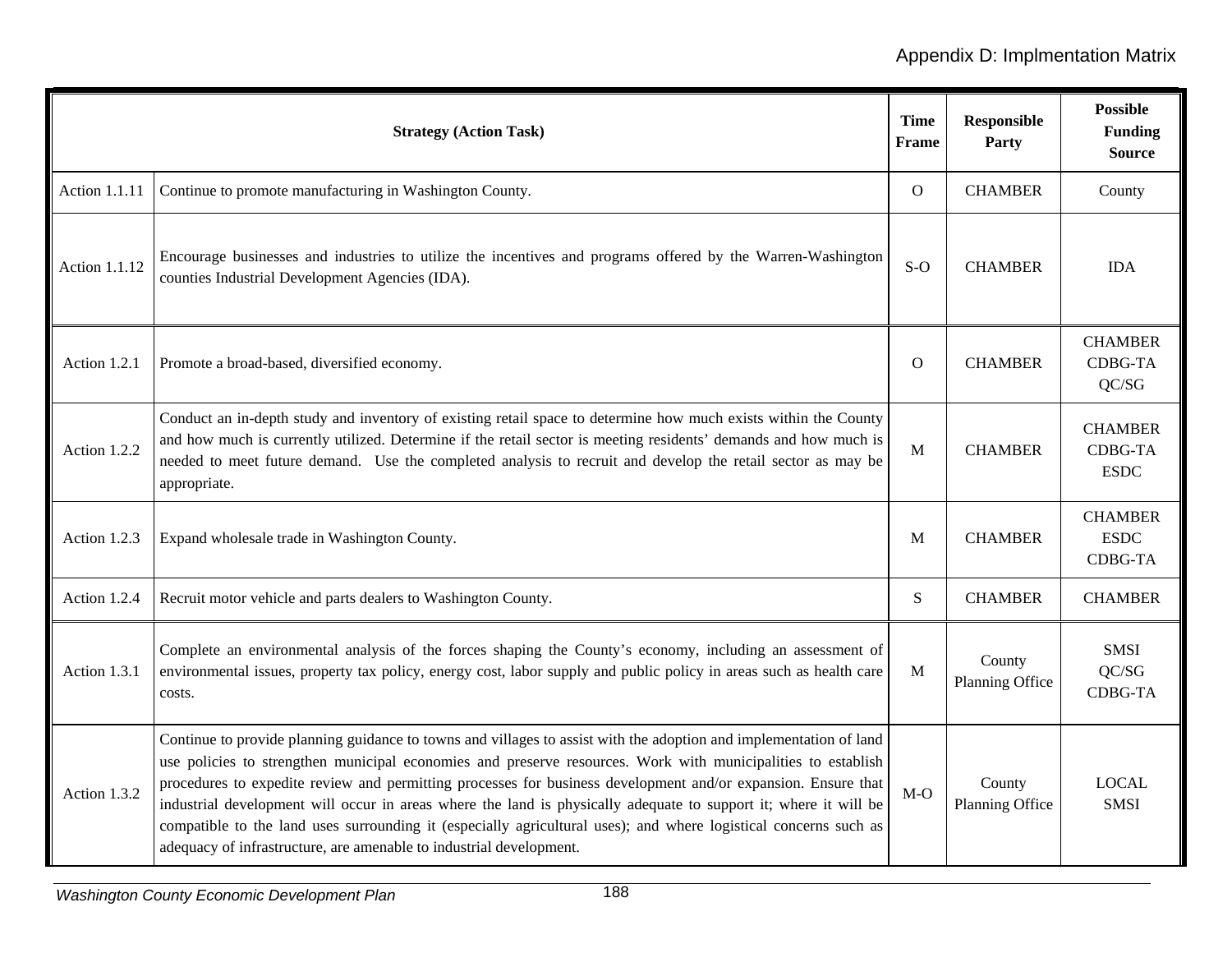|              | <b>Strategy (Action Task)</b>                                                                                                                                                                                                                                                                                                                                                                                                                                                                                                            | Time<br>Frame | <b>Responsible</b><br>Party | <b>Possible</b><br><b>Funding</b><br><b>Source</b>         |
|--------------|------------------------------------------------------------------------------------------------------------------------------------------------------------------------------------------------------------------------------------------------------------------------------------------------------------------------------------------------------------------------------------------------------------------------------------------------------------------------------------------------------------------------------------------|---------------|-----------------------------|------------------------------------------------------------|
| Action 1.3.3 | Establish and market "shovel-ready" sites by identifying appropriate properties to streamline through the<br>development process.                                                                                                                                                                                                                                                                                                                                                                                                        | M             | <b>CHAMBER</b>              | $\mathbf{EZ}$<br><b>ESDC</b>                               |
| Action 1.3.4 | Expand an inventory of developable resources to assist in attracting and recruiting future businesses, as well as<br>accommodating existing businesses that may need to relocate.                                                                                                                                                                                                                                                                                                                                                        | $\mathbf M$   | <b>CHAMBER</b>              | <b>CHAMBER</b><br><b>ESDC</b>                              |
| Action 2.1.1 | Promote agriculture and rural lifestyle as important to the long-term economic health of Washington County.                                                                                                                                                                                                                                                                                                                                                                                                                              | $\mathbf{O}$  | <b>CHAMBER</b>              | <b>NYSDA</b><br><b>USDA</b><br>QC/SG                       |
| Action 2.1.2 | Target the County's economic development efforts towards the agricultural sector.                                                                                                                                                                                                                                                                                                                                                                                                                                                        | $S-M$         | <b>CHAMBER</b>              | <b>NYSDA</b><br><b>USDA</b>                                |
| Action 2.1.3 | Work with the Cornell Cooperative Extension, the Agricultural Stewardship Association and the Washington<br>County Farm Bureau to market Washington County's unique agricultural resources to attract additional<br>agribusiness and to retain existing farming operations.                                                                                                                                                                                                                                                              | $\mathbf{M}$  | <b>CHAMBER</b>              | <b>LOCAL</b><br><b>CCE</b>                                 |
| Action 2.1.4 | Improve and enhance agricultural marketing and agritourism marketing. Work with farmers to develop agritourism<br>tours, such as visits to maple syrup farms, dairy farms, tree farms, etc.                                                                                                                                                                                                                                                                                                                                              | $\mathbf O$   | <b>CHAMBER</b>              | <b>LOCAL</b><br><b>CDBG</b><br><b>RBEG</b>                 |
| Action 2.1.5 | Work with the Cornell Cooperative Extension and the Washington County Farm Bureau to encourage local farmers<br>to participate with the "With Pride from Washington County" program to enhance individual marketing efforts.                                                                                                                                                                                                                                                                                                             | S             | <b>CHAMBER</b>              | <b>LOCAL</b><br><b>ESDC</b><br><b>CCE</b>                  |
| Action 2.1.6 | Pursue non-dairy agriculture markets for new growth. Encourage the development of agribusinesses within the<br>County.                                                                                                                                                                                                                                                                                                                                                                                                                   | M             | <b>CHAMBER</b>              | <b>CHAMBER</b><br><b>RBEG</b><br><b>ESDC</b><br><b>CCE</b> |
| Action 2.1.7 | Partner with the Cornell Cooperative Extension to update the Washington County Farm Fresh Guide using new GIS<br>information to enhance marketing efforts of the local agricultural industry, including local roadside stands, farmers'<br>markets, pick-your-own operations, nurseries and other agricultural items of interests such as fruit wineries, maple<br>syrup, dairy, and herbs. Update the map to highlight annual seasonal tours such as the Maple Farm Tour hosted in<br>March or the Washington County Fiber Tour in May. | $S-O$         | County<br>Planning Office   | CCE<br><b>LOCAL</b>                                        |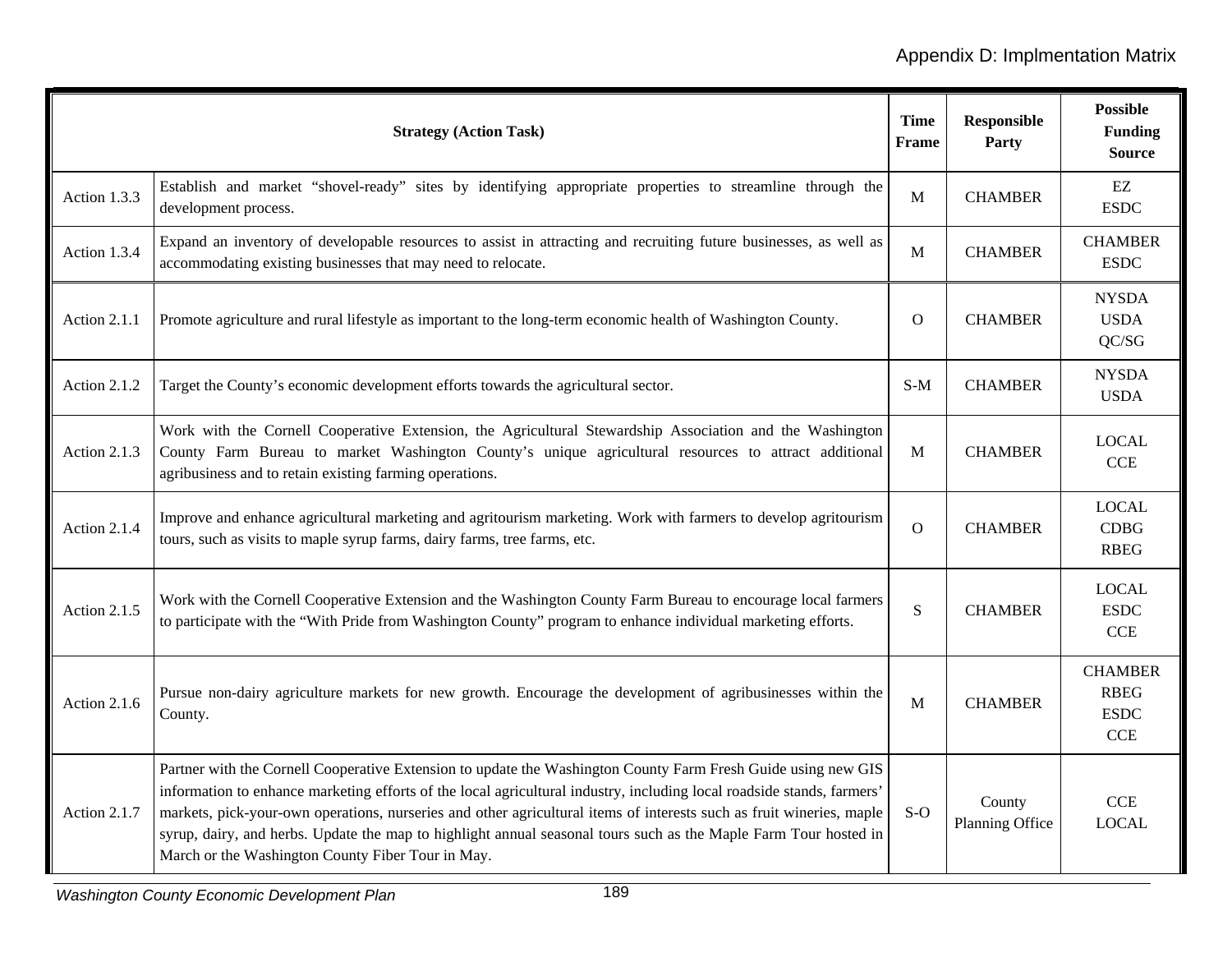|                      | <b>Strategy (Action Task)</b>                                                                                                                                                                                                                                                                                                                                                                                                                                                                                                                                                                                                    | <b>Time</b><br><b>Frame</b> | <b>Responsible</b><br>Party          | <b>Possible</b><br><b>Funding</b><br><b>Source</b> |
|----------------------|----------------------------------------------------------------------------------------------------------------------------------------------------------------------------------------------------------------------------------------------------------------------------------------------------------------------------------------------------------------------------------------------------------------------------------------------------------------------------------------------------------------------------------------------------------------------------------------------------------------------------------|-----------------------------|--------------------------------------|----------------------------------------------------|
| Action 2.1.8         | Seek grant funding from the NYS Department of Agriculture and Markets for the creation of Farmer's Markets<br>Pavilions throughout Washington County.                                                                                                                                                                                                                                                                                                                                                                                                                                                                            | S                           | <b>CHAMBER</b>                       | NYSDA,USDA                                         |
| Action 2.1.9         | Work with the Greater Adirondack Resource Conservation and Development Council serving Washington County<br>to further promote and protect the forestry and wood products industry in Washington County.                                                                                                                                                                                                                                                                                                                                                                                                                         | $\overline{O}$              | <b>CHAMBER</b>                       | <b>CHAMBER</b>                                     |
| <b>Action 2.1.10</b> | Fully support the Agricultural Economic Development Specialist position in Washington County.                                                                                                                                                                                                                                                                                                                                                                                                                                                                                                                                    | S                           | CHAMBER,<br><b>CCE</b>               | <b>USDA, CCE</b>                                   |
| Action 2.2.1         | Continue to promote the websites of Cornell Cooperative Extension, the Agricultural Stewardship Association,<br>Adirondack Wood and the Washington County Farm Bureau that provide information to new and existing farmers<br>including, but not limited to, supportive agri-business information, Ag Economic Development Programs (AED),<br>and grant opportunities for farmland protection. Utilize the websites to connect agriculture producers with each<br>other on issues and topics. Expand the website to connect agriculture producers with the consumers through the<br>"With Pride with Washington County" Program. | S                           | <b>CCE</b>                           | LOCAL, CCE                                         |
| Action 2.2.2         | Provide technical assistance to agri-businesses so they can take advantage of marketing opportunities including<br>online and mail order; sales to restaurants and specialty food stores; cooperative marketing; ethnic markets;<br>subscription marketing and CSA farms (community supported agriculture); entertainment farming and agritourism;<br>farm stands, roadside markets, and on-farm sales; pick-your-own; and farmers markets.                                                                                                                                                                                      | $S-O$                       | CHAMBER,<br><b>CCE</b>               | CCE, CEDA                                          |
| Action 2.2.3         | Provide information to local farmers on the different mechanisms available to assist farmers in maintaining their<br>properties. Work with farmers to identify ways to reduce taxes.                                                                                                                                                                                                                                                                                                                                                                                                                                             | $S-O$                       | <b>CCE</b>                           | <b>CCE</b>                                         |
| Action 2.2.4         | Work with local communities to promote agriculture and forestry industries. Create natural partnerships between<br>the agriculture and forestry industries with parks, historic sites, festivals, fee hunting, and bed and breakfast<br>operations for business start-ups and enterprise development.                                                                                                                                                                                                                                                                                                                            | M                           | County                               | <b>LOCAL</b>                                       |
| Action 2.2.5         | Work with existing organizations, such as the Cornell Cooperative Extension and the Agricultural Stewardship<br>Association, to implement existing programs, such as the Donation of Development Rights (DDR), the Purchase of<br>Development Rights (PDR), the Agricultural Economic Development Program.                                                                                                                                                                                                                                                                                                                       | M                           | Towns,<br>Villages,<br>Organizations | LOCAL,<br>Existing<br>Organizations                |
| Action 2.2.6         | Develop a County Open Space Plan to promote appropriate stewardship and maintenance of the county's public and<br>privately owned lands.                                                                                                                                                                                                                                                                                                                                                                                                                                                                                         | S                           | County<br>Planning<br>Department     | <b>CDBG</b>                                        |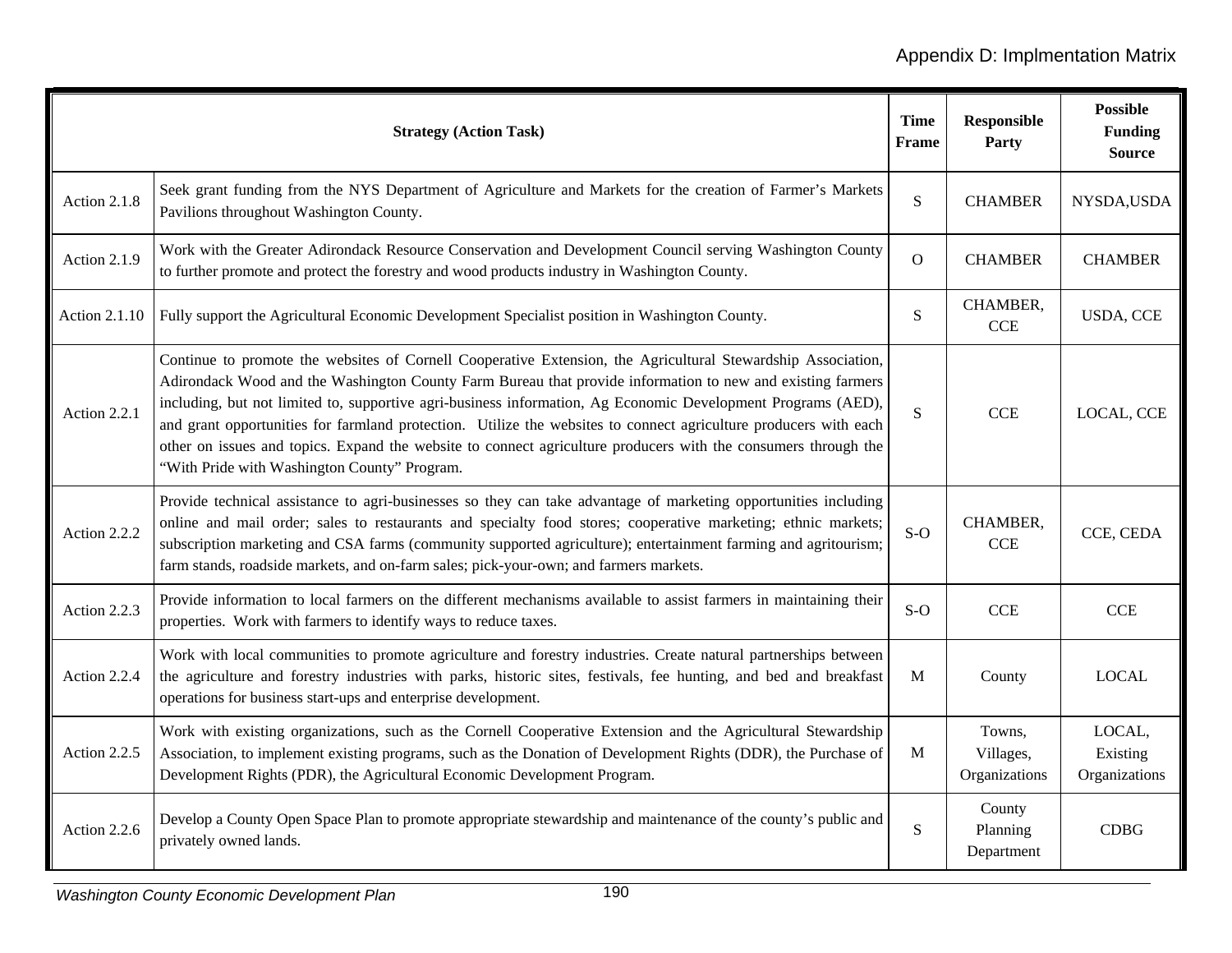|                      | <b>Strategy (Action Task)</b>                                                                                                                                                                                                                                                                                                                                                                                                                                                                                 | <b>Time</b><br>Frame | <b>Responsible</b><br>Party                  | <b>Possible</b><br><b>Funding</b><br><b>Source</b> |
|----------------------|---------------------------------------------------------------------------------------------------------------------------------------------------------------------------------------------------------------------------------------------------------------------------------------------------------------------------------------------------------------------------------------------------------------------------------------------------------------------------------------------------------------|----------------------|----------------------------------------------|----------------------------------------------------|
| Action 2.2.7         | Continue to support the countywide Purchase of Development Rights (PDR) Program through the Agricultural<br>Stewardship Association. Institute a transfer tax to fund the PDR Program.                                                                                                                                                                                                                                                                                                                        | $S-O$                | <b>ASA</b>                                   | <b>LOCAL</b>                                       |
| Action 2.2.8         | Inventory prime agricultural lands and vacant lands utilizing the expertise of the Agricultural Stewardship<br>Association and updated GIS information. Identify and prioritize key properties throughout the County that should<br>be preserved, as well as those properties that are most suitable for development. Utilize the inventory to apply for<br>open space grants for the purchase of development rights from priority farms and open space properties.                                           | $M-O$                | <b>ASA</b>                                   | <b>USDA</b>                                        |
| Action 2.2.9         | Encourage local communities to enact zoning, subdivision review, cluster subdivision regulations, scenic ridgeline<br>protection overlays and other land use regulations to preserve agricultural lands.                                                                                                                                                                                                                                                                                                      | $M-O$                | County<br>Planning<br>Department             |                                                    |
| <b>Action 2.2.10</b> | Use available economic development tools to foster a viable agricultural economy.                                                                                                                                                                                                                                                                                                                                                                                                                             | $\overline{O}$       | <b>CHAMBER</b>                               | NYSDA, USDA                                        |
| <b>Action 2.2.11</b> | Replicate Greenwich's Future Farmers of America program to facilitate relationship building between local<br>educational institutions and the local agricultural community.                                                                                                                                                                                                                                                                                                                                   | $\mathbf{M}$         | <b>BOCES</b> , local<br>schools              | <b>FFA</b>                                         |
| Action 3.1.1         | Create a business outreach program/network to establish a working relationship with business owners and identify<br>key information about business needs to better serve the business community.                                                                                                                                                                                                                                                                                                              | S                    | WCLDC,<br>Regional<br>Chamber of<br>Commerce | <b>LOCAL</b>                                       |
| Action 3.1.2         | Maintain and expand the countywide entrepreneur assistance program to assist existing and new business ventures<br>in developing effective marketing programs. Continue to assist existing businesses in identifying and pursuing<br>appropriate funding and grant opportunities, as well as advising businesses on local regulations, acting as their<br>advocate, and providing other types of assistance. Expand training and loan programs to increase opportunities for<br>businesses located in County. | $\Omega$             | Entrepreneur<br>Assistance<br>Program        | County, LOCAL                                      |
| Action 3.1.3         | Develop an Industrial Retention and Expansion (IRE) Program to assist local manufacturing companies.                                                                                                                                                                                                                                                                                                                                                                                                          | $\mathbf{M}$         | <b>CHAMBER</b>                               | <b>ESDC</b>                                        |
| Action 3.1.4         | Develop a Business Mentoring program by which local small business owners may network with one another and<br>provide assistance and advice on development business programs, employee training, marketing, and aesthetics.                                                                                                                                                                                                                                                                                   | S                    | LOCAL EDA's                                  | LOCAL EDA's                                        |
| Action 3.1.5         | Promote existing and forthcoming economic development programs available to new and existing businesses.                                                                                                                                                                                                                                                                                                                                                                                                      | $\mathbf{O}$         | <b>CHAMBER</b>                               | <b>LOCAL</b>                                       |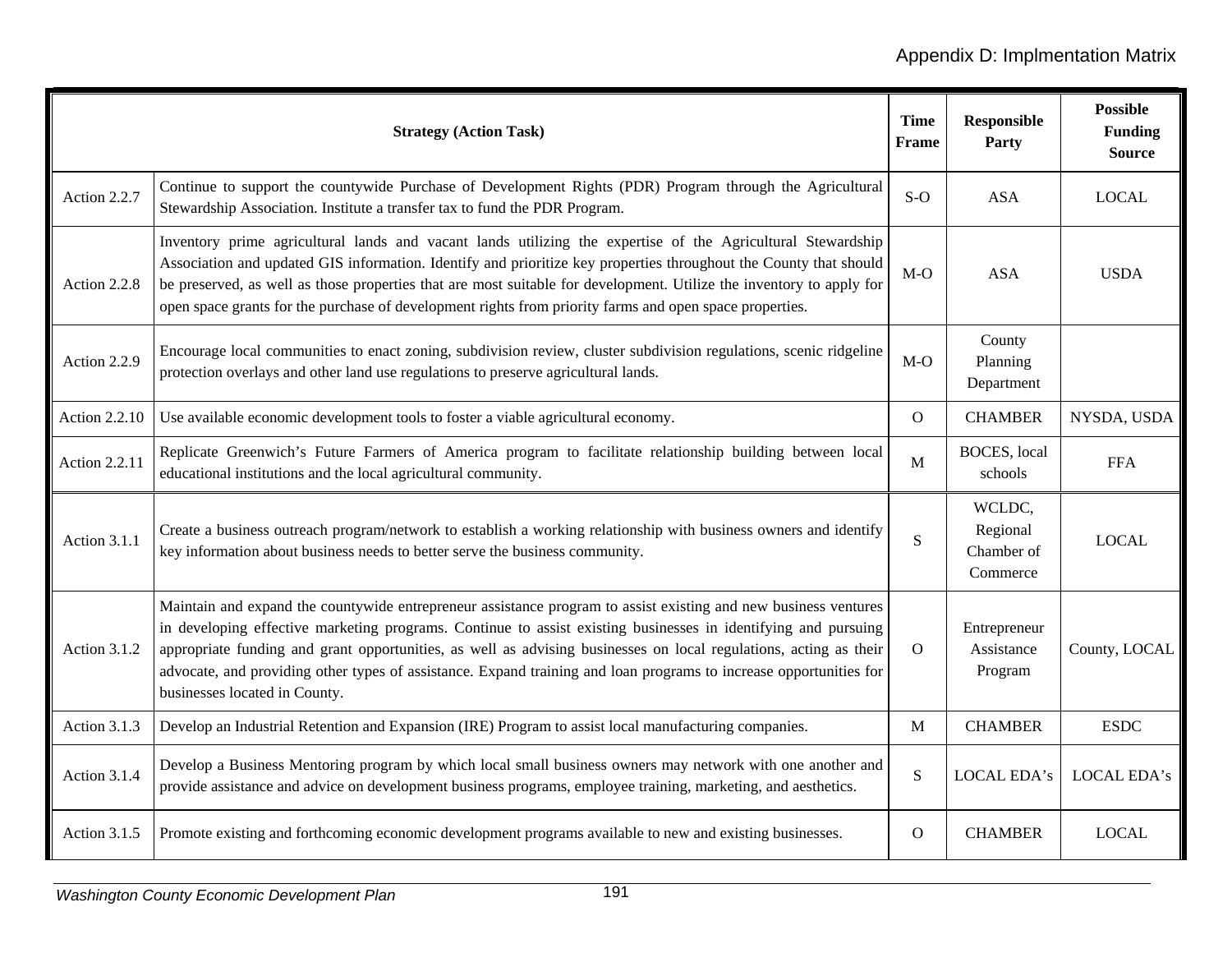|              | <b>Strategy (Action Task)</b>                                                                                                                                                                                                                                                                                                                                                                                                     | <b>Time</b><br>Frame | <b>Responsible</b><br>Party                             | <b>Possible</b><br><b>Funding</b><br><b>Source</b> |
|--------------|-----------------------------------------------------------------------------------------------------------------------------------------------------------------------------------------------------------------------------------------------------------------------------------------------------------------------------------------------------------------------------------------------------------------------------------|----------------------|---------------------------------------------------------|----------------------------------------------------|
| Action 3.1.6 | Develop a business cluster program through the Washington County Local Development Corporation to attract<br>businesses from out of state, with particular emphasis on recruiting businesses from Vermont.                                                                                                                                                                                                                        | L                    | WCLDC,<br><b>CHAMBER</b>                                | <b>NYSBDC</b>                                      |
| Action 3.2.1 | Develop an online, countywide interactive GIS map, including links to each municipality's environmental<br>regulations, zoning and development review criteria. Develop a database of vacant buildings that are suitable for<br>rehabilitation as a bed and breakfast, motel, and/or hotel for visitors to Washington County. Market the database to<br>site selectors to foster economic development.                            | L                    | County<br>Planning<br>Department                        |                                                    |
| Action 3.2.2 | Promote community resources to enhance quality of life and attract business site selectors.                                                                                                                                                                                                                                                                                                                                       | $\Omega$             | <b>CHAMBER</b>                                          | <b>CHAMBER</b>                                     |
| Action 3.2.3 | Continue to utilize the Washington County Local Development Corporation (WCLDC) and the Adirondack<br>Regional Chamber of Commerce websites to develop, market, and recruit new businesses. Utilize the website to<br>attract commercial, industrial, and agricultural businesses by providing countywide interactive GIS, including links<br>to each municipality's regulations, as well as vacant and/or developable resources. | $\overline{O}$       | WCLDS,<br>Adirondack<br>Regional<br><b>CHAMBER</b>      | <b>CHAMBER</b>                                     |
| Action 3.2.4 | Monitor and evaluate the effectiveness of marketing and recruitment packages used to attract new businesses.                                                                                                                                                                                                                                                                                                                      | $\Omega$             | <b>CHAMBER</b>                                          | <b>SMSI</b>                                        |
| Action 3.2.5 | Identify and target businesses that currently supply materials and services to Washington County businesses and<br>persuade them to relocate to the County.                                                                                                                                                                                                                                                                       | $S-O$                | <b>LOCAL</b><br>Chambers,<br>Local<br><b>Businesses</b> | EZ, CDBG                                           |
| Action 3.2.6 | Assist municipalities with establishing an incentive plan to attract businesses to fill the abandoned and underutilized<br>buildings in the County.                                                                                                                                                                                                                                                                               | $\overline{O}$       | <b>CHAMBER</b>                                          | ESDC, CDBG                                         |
| Action 3.3.1 | Promote the use of business assistance programs in Washington County. Educate municipalities of the program<br>benefits to advance small business development at the local level.                                                                                                                                                                                                                                                 | $\overline{O}$       | <b>BOCES</b>                                            | <b>ESDC</b>                                        |
| Action 3.3.2 | Support regional efforts to promote workforce and labor force training.                                                                                                                                                                                                                                                                                                                                                           | $\Omega$             | Adirondack<br><b>RCC</b>                                |                                                    |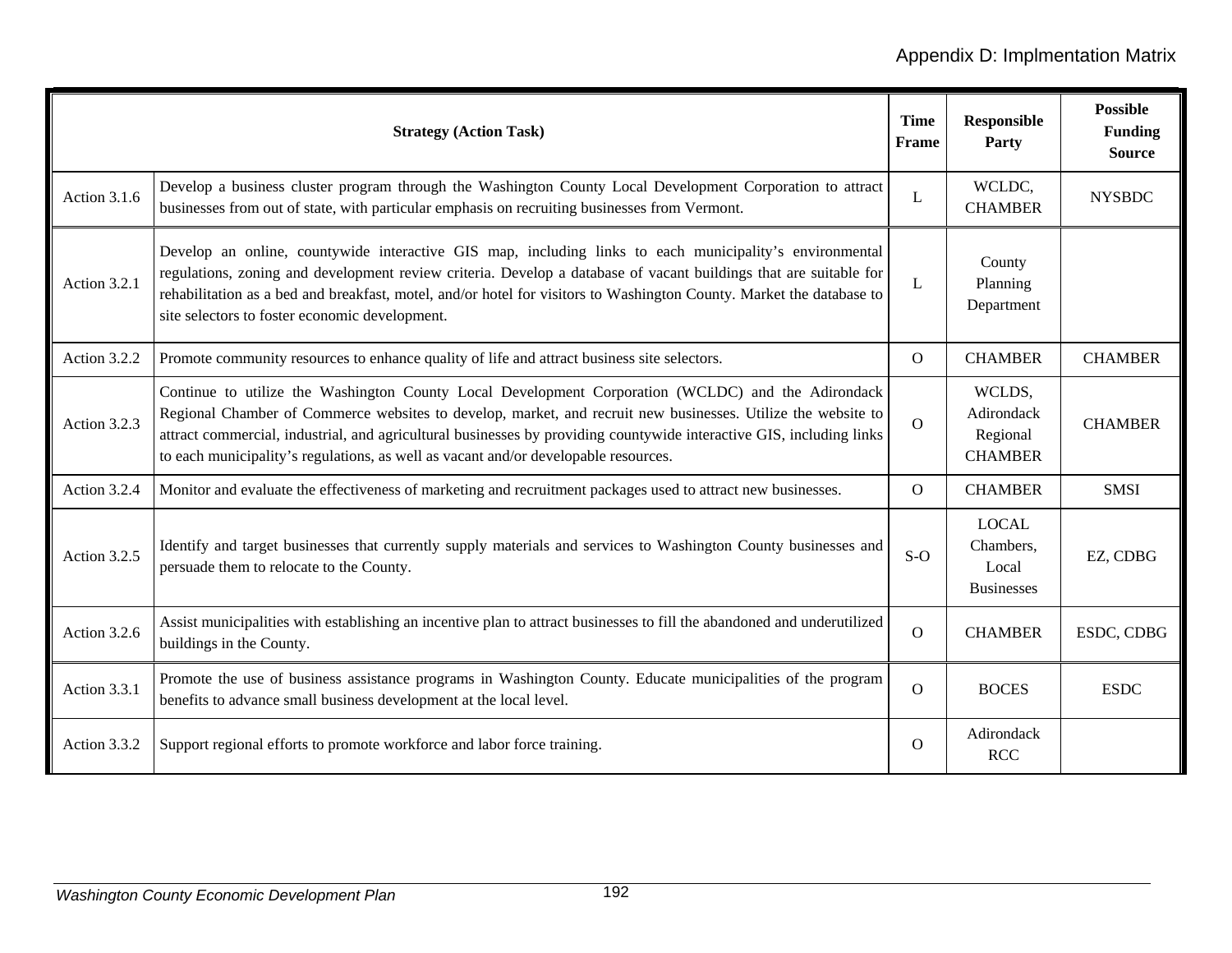|              | <b>Strategy (Action Task)</b>                                                                                                                                                                                                                                                                                                                                                                                                                                          | <b>Time</b><br>Frame | <b>Responsible</b><br>Party                                        | <b>Possible</b><br><b>Funding</b><br><b>Source</b> |
|--------------|------------------------------------------------------------------------------------------------------------------------------------------------------------------------------------------------------------------------------------------------------------------------------------------------------------------------------------------------------------------------------------------------------------------------------------------------------------------------|----------------------|--------------------------------------------------------------------|----------------------------------------------------|
| Action 3.3.3 | Cooperate with local and regional organizations, High Schools, Chambers of Commerce, and the Adirondack<br>Business School Partnership (ABSP) on educational goals, coordinated efforts for economic development, and<br>follow-through on implementation strategies. Work with training organizations to allow for training, vocational<br>development, mentoring, and workforce development to prepare students for future jobs.                                     | $M-O$                | ABSP,<br>Chambers of<br>Commerce,<br>High Schools,<br><b>BOCES</b> | <b>BOCES, ABSP</b>                                 |
| Action 3.3.4 | Support County and regional efforts to promote workforce and labor force training.                                                                                                                                                                                                                                                                                                                                                                                     | $\Omega$             | <b>CHAMBER</b>                                                     |                                                    |
| Action 3.3.5 | Encourage local businesses to participate in the Business Trade Show facilitated by the Adirondack Regional<br>Chamber of Commerce.                                                                                                                                                                                                                                                                                                                                    | $S-O$                | Adirondack<br><b>RCC</b>                                           | Adirondack<br><b>RCC</b>                           |
| Action 3.3.6 | Update Washington County's website and the Washington County Local Development Corporation's (WCLDC)<br>website to create a detailed database and enhanced design to facilitate management and coordination between all<br>County Departments, municipalities, and businesses. Encourage local businesses to provide and update their<br>business information with the WCLDC. The list of businesses should continue to be used as a networking and<br>marketing tool. | S                    | County,<br><b>WCLDC</b>                                            |                                                    |
| Action 3.3.7 | Work with the Workforce Investment Board to improve and expand their ability to service the business community<br>throughout Washington County.                                                                                                                                                                                                                                                                                                                        | $\Omega$             | County                                                             |                                                    |
| Action 3.3.8 | Work with the Adirondack Community College (ACC) to establish a satellite campus in one of the County's<br>underutilized buildings.                                                                                                                                                                                                                                                                                                                                    | M                    | ACC, County                                                        | ACC, County,<br><b>LOCAL</b>                       |
| Action 4.1.1 | Prepare a Main Street Revitalization Strategy incorporating the Four Point Approach <sup>®1</sup> established by the National<br>Trust for Historic Preservation:                                                                                                                                                                                                                                                                                                      | M                    |                                                                    |                                                    |
| Action 4.1.2 | Encourage Villages and Towns to take advantage of the resources of the New York State Department of State<br>(NYSDOS) Quality Communities Program through both grant opportunities and technical assistance.                                                                                                                                                                                                                                                           | O                    | County                                                             |                                                    |

*Washington County Economic Development Plan* <sup>193</sup>

<span id="page-6-0"></span><sup>&</sup>lt;sup>1</sup> The Professional's Guide to the Main Street Approach, National Trust's National Main Street Center 2000.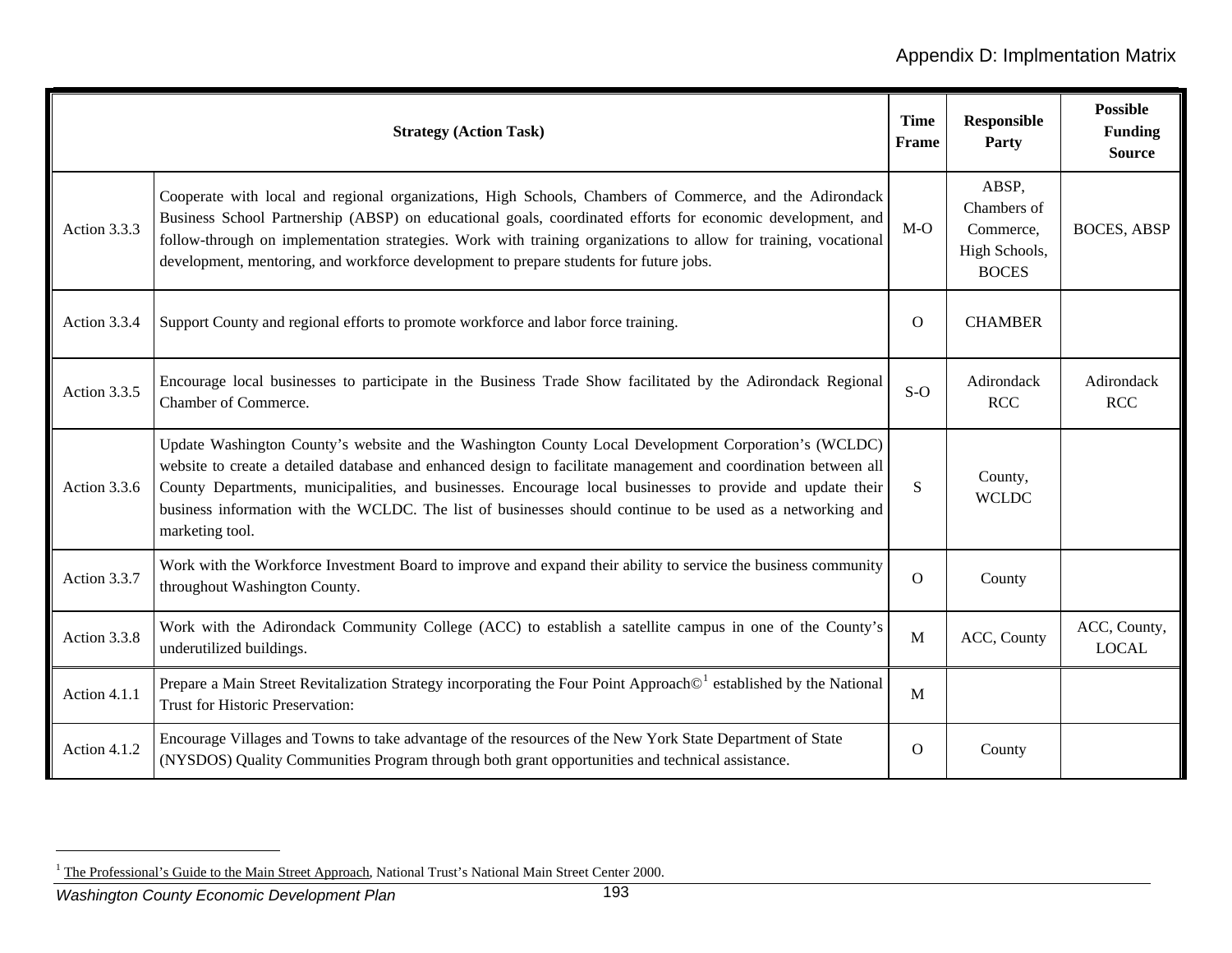|              | <b>Strategy (Action Task)</b>                                                                                                                                                                                                                                                                                           | <b>Time</b><br>Frame | <b>Responsible</b><br>Party                                              | <b>Possible</b><br><b>Funding</b><br><b>Source</b> |
|--------------|-------------------------------------------------------------------------------------------------------------------------------------------------------------------------------------------------------------------------------------------------------------------------------------------------------------------------|----------------------|--------------------------------------------------------------------------|----------------------------------------------------|
| Action 4.2.1 | Continue to encourage property and business owners to invest along Main Street to improve the aesthetic appeal.<br>Address issues such as vacant or dilapidated buildings, broken or boarded up windows, unscreened dumpsters,<br>uninviting fencing and building facades, cluttered sidewalks, and unattractive signs. | $M-O$                | Businesses,                                                              |                                                    |
| Action 4.2.2 | Expand the entrepreneur assistance program to specifically target businesses along the County's Main Streets.                                                                                                                                                                                                           | $\mathbf{M}$         | County                                                                   | <b>CDBG</b>                                        |
| Action 4.2.3 | Create a capital improvement grant/loan program. Develop a micro-enterprise revolving loan program to assist<br>small business owners with capital improvements and façade enhancements.                                                                                                                                | M                    | <b>CHAMBER</b>                                                           |                                                    |
| Action 4.2.4 | Promote a street/landscaping program designed to create Community Gateways.                                                                                                                                                                                                                                             | S                    | County<br>Planning<br>Department                                         |                                                    |
| Action 4.2.5 | Work with local communities to create design guidelines for each downtown area.                                                                                                                                                                                                                                         | M                    | County<br>Planning<br>Department                                         |                                                    |
| Action 4.2.6 | Assist local communities with the creation of pedestrian spaces and street amenities within their business district<br>(i.e. landscaping, benches, kiosks, tables and chairs for eating areas, etc.) to stimulate economic development.                                                                                 | $\Omega$             | County<br>Planning<br>Department                                         |                                                    |
| Action 4.2.7 | Create a website to market and promote the Main Streets of Washington County                                                                                                                                                                                                                                            | S                    | County<br>Planning<br>Department                                         |                                                    |
| Action 4.2.8 | Encourage preservation of historic sites and buildings as crucial to the promotion of a unique shopping experience.                                                                                                                                                                                                     | $\Omega$             | County<br>Planning<br>Department,<br>Historic<br>Preservation<br>Society |                                                    |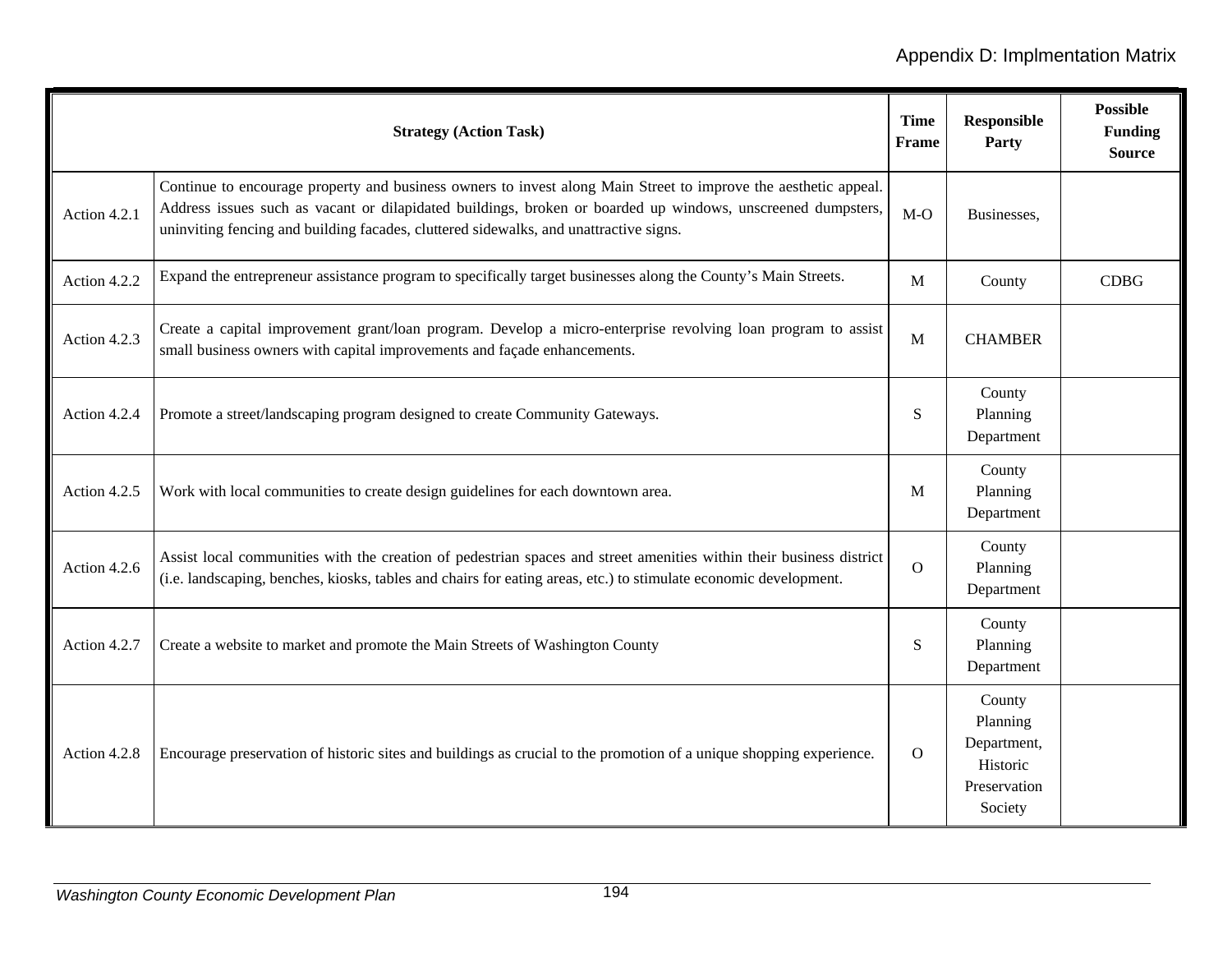|              | <b>Strategy (Action Task)</b>                                                                                                                                                                                                                                                                                                                                                                                                                                                            | <b>Time</b><br>Frame | <b>Responsible</b><br>Party                                     | <b>Possible</b><br><b>Funding</b><br><b>Source</b> |
|--------------|------------------------------------------------------------------------------------------------------------------------------------------------------------------------------------------------------------------------------------------------------------------------------------------------------------------------------------------------------------------------------------------------------------------------------------------------------------------------------------------|----------------------|-----------------------------------------------------------------|----------------------------------------------------|
| Action 4.3.1 | Encourage and assist municipalities in establishing regulations that encourage mixed-uses along the County's Main<br>Streets. Encourage buildings to provide housing above retail spaces along the Main Streets to create street life,<br>pedestrian traffic and a sense of vitality.                                                                                                                                                                                                    | $S-O$                | County<br>Planning<br>Department,<br><b>Dadavalonmant</b>       |                                                    |
| Action 4.3.2 | Rehabilitate existing spaces above first floor commercial and/or retail spaces to create attractive housing<br>opportunities.                                                                                                                                                                                                                                                                                                                                                            | M                    | Redevelopment<br>Authority                                      |                                                    |
| Action 4.3.3 | Recruit businesses to locate along Main Streets that will attract visitors after 5:00 PM, including but not limited to<br>fine dining establishments and entertainment opportunities. Encourage existing business owners to stay open past<br>5:00 PM to cater to tourists and residents alike.                                                                                                                                                                                          | $M-L$                | <b>CHAMBER</b>                                                  |                                                    |
| Action 4.3.4 | Assist local communities with downtown revitalization efforts to make downtowns a destination. Build on the<br>strengths of one community to promote adjacent communities.                                                                                                                                                                                                                                                                                                               | $L-O$                | County<br>Planning<br>Department,<br>Redevelopment<br>Authority |                                                    |
| Action 4.3.5 | Host a variety of Main Street festivals to generate activity along the County's Main Streets. Coordinate festivals<br>amongst the Washington County communities to build upon one another and to create local and regional attention.                                                                                                                                                                                                                                                    | $M-O$                | County                                                          | LOCAL, County                                      |
| Action 4.3.6 | Improve parking and pedestrian access to Main Street. Establish defined public parking areas with information<br>signage directing vehicles and pedestrians to Main Street. Encourage business owners and employees to park off-<br>street to attract customers and visitors to the Main Street Businesses. Assist communities with updating regulations<br>to encourage shared parking to maximize parking opportunities, especially for uses with complimentary hours of<br>operation. | M                    | Transportation<br>Authority,<br>Redevelopment<br>Authority      | NYSDOT,                                            |
| Action 4.3.7 | Coordinate with the CHAMBER, the Adirondack Regional Chamber of Commerce, and the Washington County<br>Tourism Association to enhance advertising and promotion efforts for the Main Streets. Market each Main Street as<br>a "Unique Experience."                                                                                                                                                                                                                                       | ${\bf S}$            | <b>CHAMBER</b>                                                  |                                                    |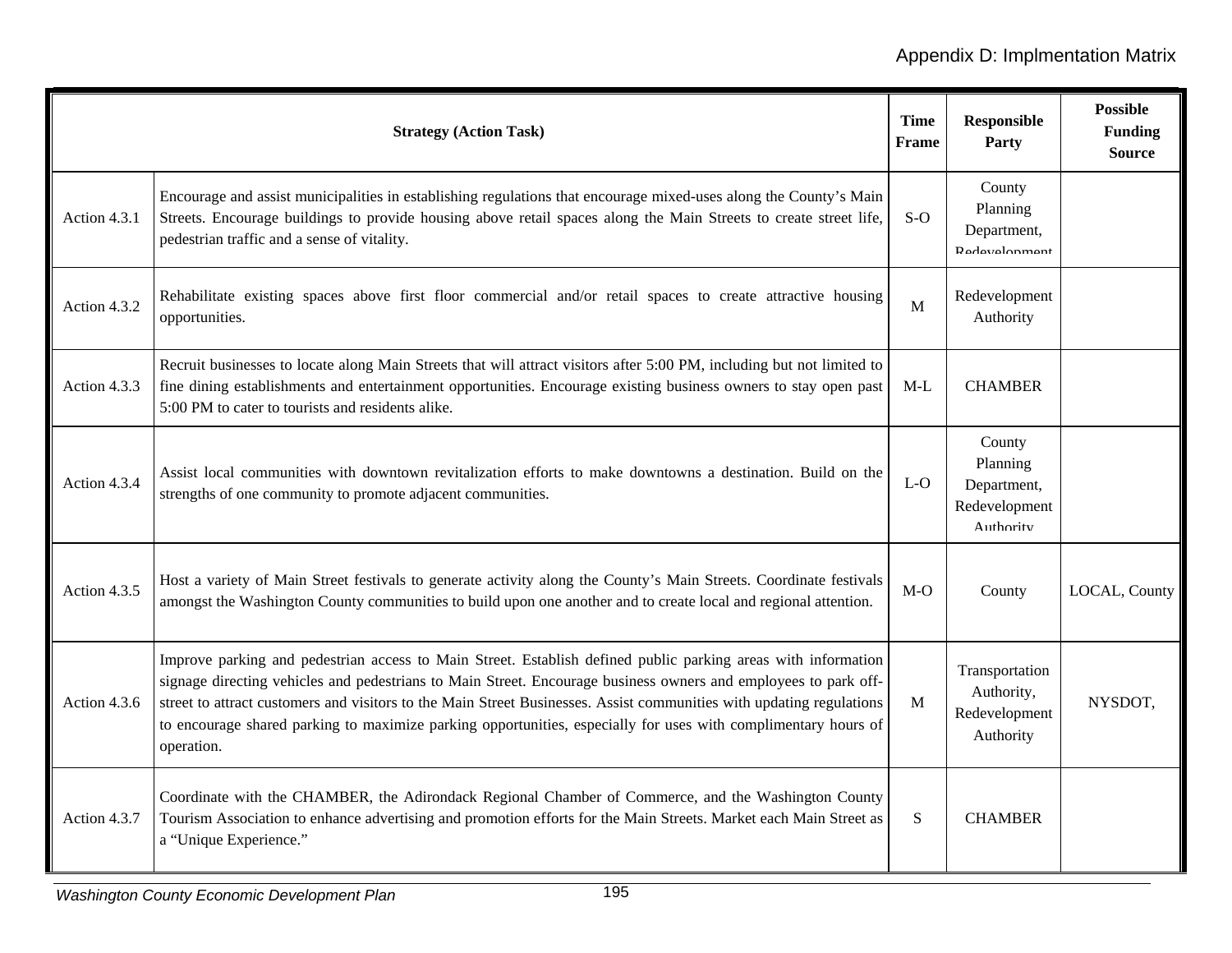|              | <b>Strategy (Action Task)</b>                                                                                                                                                                                                                                          | <b>Time</b><br><b>Frame</b> | <b>Responsible</b><br>Party           | <b>Possible</b><br><b>Funding</b><br><b>Source</b> |
|--------------|------------------------------------------------------------------------------------------------------------------------------------------------------------------------------------------------------------------------------------------------------------------------|-----------------------------|---------------------------------------|----------------------------------------------------|
| Action 5.1.1 | Co-sponsor a Superintendents Conference Day with the Adirondack Business School Partnership (ABSP) focusing<br>on learning about local businesses and their employment possibilities for students.                                                                     | $\mathbf M$                 | County, ABSP,<br>local schools        | County, ABSP                                       |
| Action 5.1.2 | Encourage businesses to play a positive role in introducing career concepts to students. Invite employees of local<br>businesses to visit schools as part of career education programs.                                                                                | $\mathbf S$                 | Local Schools,<br><b>CHAMBER</b>      | <b>BOCES, ABSP</b>                                 |
| Action 5.1.3 | Create a countywide "Career Day" in all school districts. Recruit local businesses to serve as speakers.                                                                                                                                                               | $S-O$                       | <b>Local Schools</b>                  | County, ABSP,<br><b>BOCES</b>                      |
| Action 5.1.4 | Work with local businesses to identify or produce brochures about individual careers including any educational<br>requirements for various business sectors.                                                                                                           | S                           | <b>CHAMBER</b>                        |                                                    |
| Action 5.1.5 | Invite guidance counselors and teachers to work with local businesses over the summer to foster a greater<br>understanding of what employment entails and how concepts that are taught in the classroom directly relate to<br>careers.                                 | M                           | School,<br>CHAMBER,<br><b>NYSDOL</b>  | School, County<br>Chamber,<br><b>NYSDOL</b>        |
| Action 5.1.6 | Work with schools, local businesses, and the Adirondack Business School Partnership (ABSP) to provide<br>opportunities for students to gain formal career awareness experiences through apprenticeships, work internships,<br>Job Shadowing, and part-time employment. | $M-O$                       | Schools,<br>Businesses,<br><b>LDC</b> | Schools,<br>Businesses,<br><b>LDC</b>              |
| Action 5.1.7 | Integrate and involve the County's superintendents, principals, teachers, and guidance counselors with the business<br>community.                                                                                                                                      | S                           | Schools,<br>Businesses,<br><b>LDC</b> | Schools,<br>Businesses,<br><b>LDC</b>              |
| Action 5.1.8 | Promote agricultural workforce development by recruiting and training new employees, as well as improving the<br>skills of the current workforce                                                                                                                       | $M-O$                       | <b>BOCES, LDC</b>                     | BOCES, LDC                                         |
| Action 5.2.1 | Encourage local businesses to work with BOCES occupational programs to provide leadership, personnel,<br>materials, as well as employee expertise regarding business sectors                                                                                           | $\overline{O}$              | BOCES, LDC,<br><b>Businesses</b>      | <b>BOCES, LDC</b>                                  |
| Action 5.2.2 | Encourage businesses to affiliate with the Cornell Youth and Work Program to help foster the transition of youth to<br>adult workers in Washington County.                                                                                                             | $\Omega$                    | CCE, LDC,<br>Villages and<br>Towns    | CCE, LDC,<br><b>LOCAL</b>                          |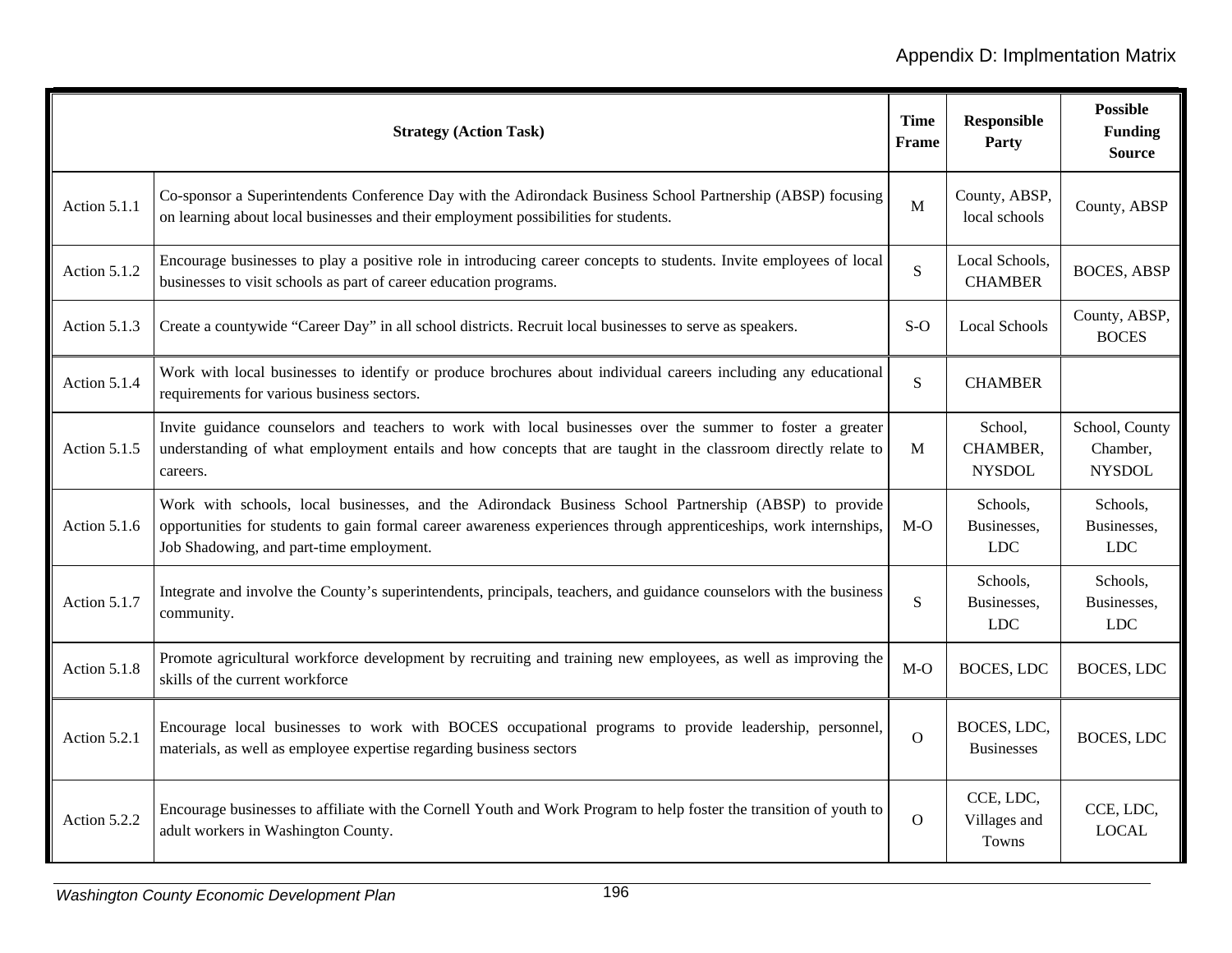|              | <b>Strategy (Action Task)</b>                                                                                                                                                                                                                                                                                                           | <b>Time</b><br>Frame | <b>Responsible</b><br>Party                                                                                   | <b>Possible</b><br><b>Funding</b><br><b>Source</b> |
|--------------|-----------------------------------------------------------------------------------------------------------------------------------------------------------------------------------------------------------------------------------------------------------------------------------------------------------------------------------------|----------------------|---------------------------------------------------------------------------------------------------------------|----------------------------------------------------|
| Action 5.2.3 | Assist local businesses with establishing a formal relationship with Adirondack Community College. Develop a<br>strategic plan to create an active Business/College partnership to promote employment opportunities locally.                                                                                                            | M                    | ACC, LDC                                                                                                      | ACC, LDC                                           |
| Action 5.2.4 | Inform local colleges and universities of the workforce needs and employment opportunities available within<br>Washington County. Invite college and university staff and students to visit local employers to better understand the<br>local companies and the County's workforce needs.                                               | $S-O$                | LDC,<br>Businesses,<br>local Colleges<br>and<br>Universities,<br>$\overline{r}$ $\overline{r}$ $\overline{r}$ | LDC,                                               |
| Action 5.2.5 | Encourage local businesses to participate in the "Job Discovery" hosted at the Adirondack Community College<br>each spring.                                                                                                                                                                                                             | S                    | <b>LDC</b>                                                                                                    |                                                    |
| Action 6.1.1 | Promote tourism.                                                                                                                                                                                                                                                                                                                        | $\mathbf{O}$         | LDC, WCTA                                                                                                     |                                                    |
| Action 6.1.2 | Enhance community attractions and highlight unique qualities to market and attract guests; create products to<br>encourage lingering; and develop leisure activities to keep visitors busy.                                                                                                                                             | M                    | LDC, WCTA                                                                                                     |                                                    |
| Action 6.1.3 | Promote the future "Golden Goal" soccer facility.                                                                                                                                                                                                                                                                                       | $\Omega$             | LDC, Parks and<br>Recreation,<br><b>WCTA</b>                                                                  |                                                    |
| Action 6.1.4 | Explore industrial tourism opportunities. Seek opportunities to display and link the unique history and technology<br>associated with Washington County's "industrial era" and transportations systems (e.g. rails and canals).                                                                                                         | $L-O$                | LDC,<br>Businesses,<br><b>WCTA</b>                                                                            |                                                    |
| Action 6.1.5 | Create a County Tourism Economic Development Fund to foster the development of new tourism-supportive<br>establishments                                                                                                                                                                                                                 | $M-L$                | County, LDC,<br>Local<br>Governments,<br><b>WCTA</b>                                                          |                                                    |
| Action 6.1.6 | Promote the two community visitor centers that highlight local and County historical, cultural, and recreational<br>attractions. Staff the visitor centers to answer questions, promote tourism and facilitate reservations to the County's<br>events and services. Develop a mobile kiosk to drop off at events throughout the County. | $M-L$                | LDC, WCTA                                                                                                     |                                                    |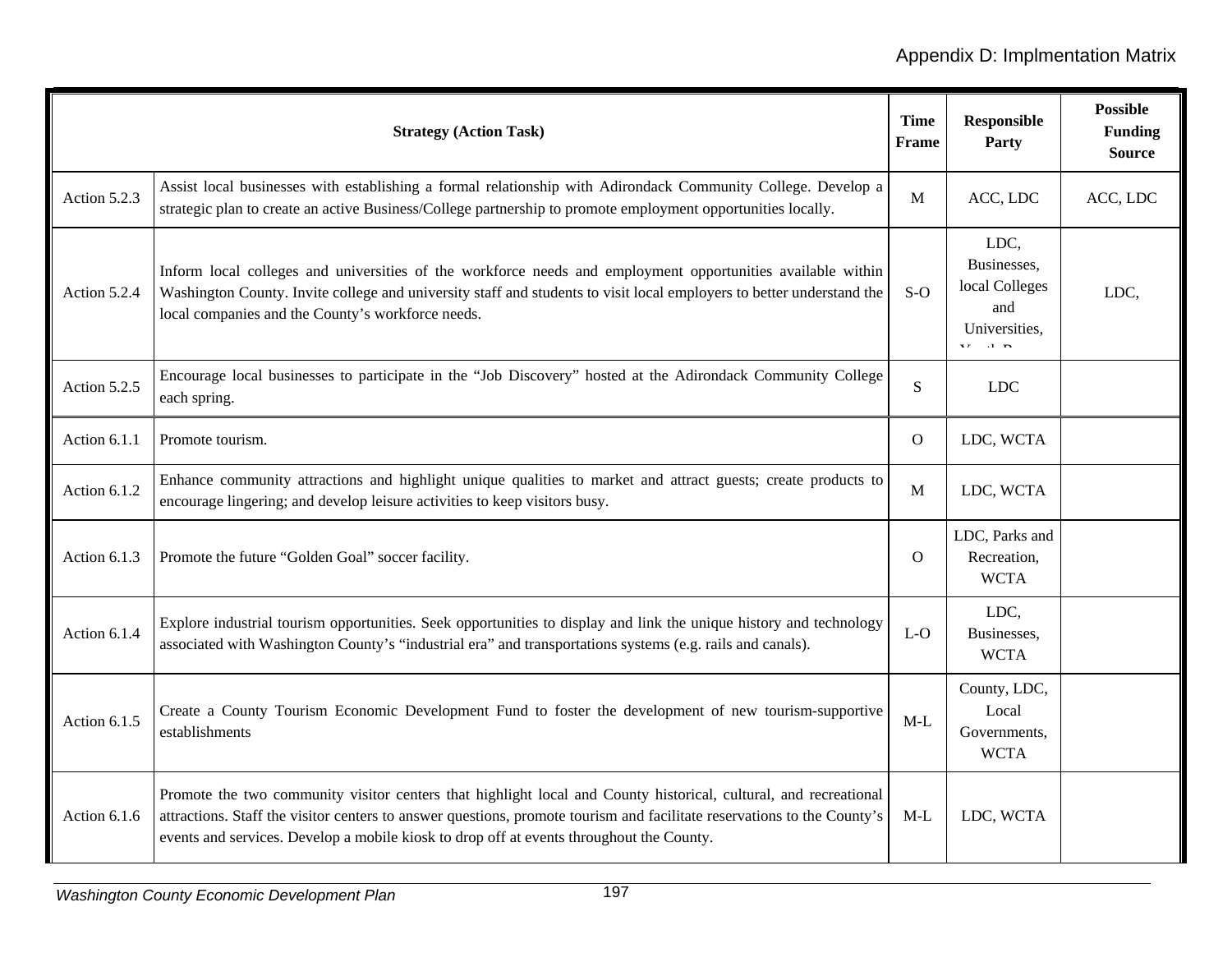|               | <b>Strategy (Action Task)</b>                                                                                                                                                                                                                                                                                                                                                                                                                                              | <b>Time</b><br>Frame | <b>Responsible</b><br>Party           | <b>Possible</b><br><b>Funding</b><br><b>Source</b> |
|---------------|----------------------------------------------------------------------------------------------------------------------------------------------------------------------------------------------------------------------------------------------------------------------------------------------------------------------------------------------------------------------------------------------------------------------------------------------------------------------------|----------------------|---------------------------------------|----------------------------------------------------|
| Action 6.1.7  | Enhance marketing operations through tourism brochures and other information to educate and guide visitors to<br>community and County attractions.                                                                                                                                                                                                                                                                                                                         | M                    | LDC, WCTA                             |                                                    |
| Action 6.1.8  | Encourage tourism industries in the County to collect visitation data.                                                                                                                                                                                                                                                                                                                                                                                                     | $S-O$                | LDC, WCTA                             |                                                    |
| Action 6.1.9  | Organize a tourism industry work group consisting of community stakeholders (e.g. bed and breakfast owners,<br>business owners, as well as representatives from the Washington County Tourism Association, Lakes to Locks<br>Passage, Rogers Island Visitor Center, etc) to identify and promote countywide resources. Utilize the work group to<br>provide direction and communication with municipal leaders.                                                            | $M-O$                | LDC, WCTA                             |                                                    |
| Action 6.1.10 | Expand the tourism staff position from part-time to full-time and add another tourism staff person to collect tourism<br>data and monitor visitation countywide.                                                                                                                                                                                                                                                                                                           | S                    | LDC, WCTA                             |                                                    |
| Action 6.1.11 | Tap into the regional tourism generated by Saratoga and Warren Counties. Market to "day trippers" by creating<br>packaged tours throughout Washington County. Create incentives for tourists to stay; promote a "stay just a little bit<br>longer" campaign. Encourage the development of bed and breakfasts and motel/hotel establishments to<br>accommodate longer visits, in particular, establishments with a minimum of 30 beds.                                      | $M-O$                | LDC, WCTA                             |                                                    |
| Action 6.2.1  | Promote resources to enhance quality of life and thereby promote business attraction and retention.                                                                                                                                                                                                                                                                                                                                                                        | $\Omega$             | LDC, WCTA                             |                                                    |
| Action 6.2.2  | Promote Washington County's unique year-round recreational opportunities to build tourism and a recreational<br>destination reputation.                                                                                                                                                                                                                                                                                                                                    | $\mathbf{O}$         | LDC, WCTA                             |                                                    |
| Action 6.2.3  | Promote and expand County trails for biking, running, snowmobiling, walking, and hiking throughout Washington<br>County. Work with the new Greenway initiative to improve and expand existing trails and future linkages. Create<br>loops and connections to cultural/tourism attractions, as well as to the downtowns to provide tourism opportunities.<br>Create linkages to and from Amtrak; provide bike rentals with a tourism destination map at the local stations. | $M-O$                | LDC, WCTA,<br>Parks and<br>Recreation |                                                    |
| Action 6.2.4  | Improve connectivity and access between water resources and land attractions throughout the County.                                                                                                                                                                                                                                                                                                                                                                        | $M-L$                | LDC, Parks and<br>Recreation          |                                                    |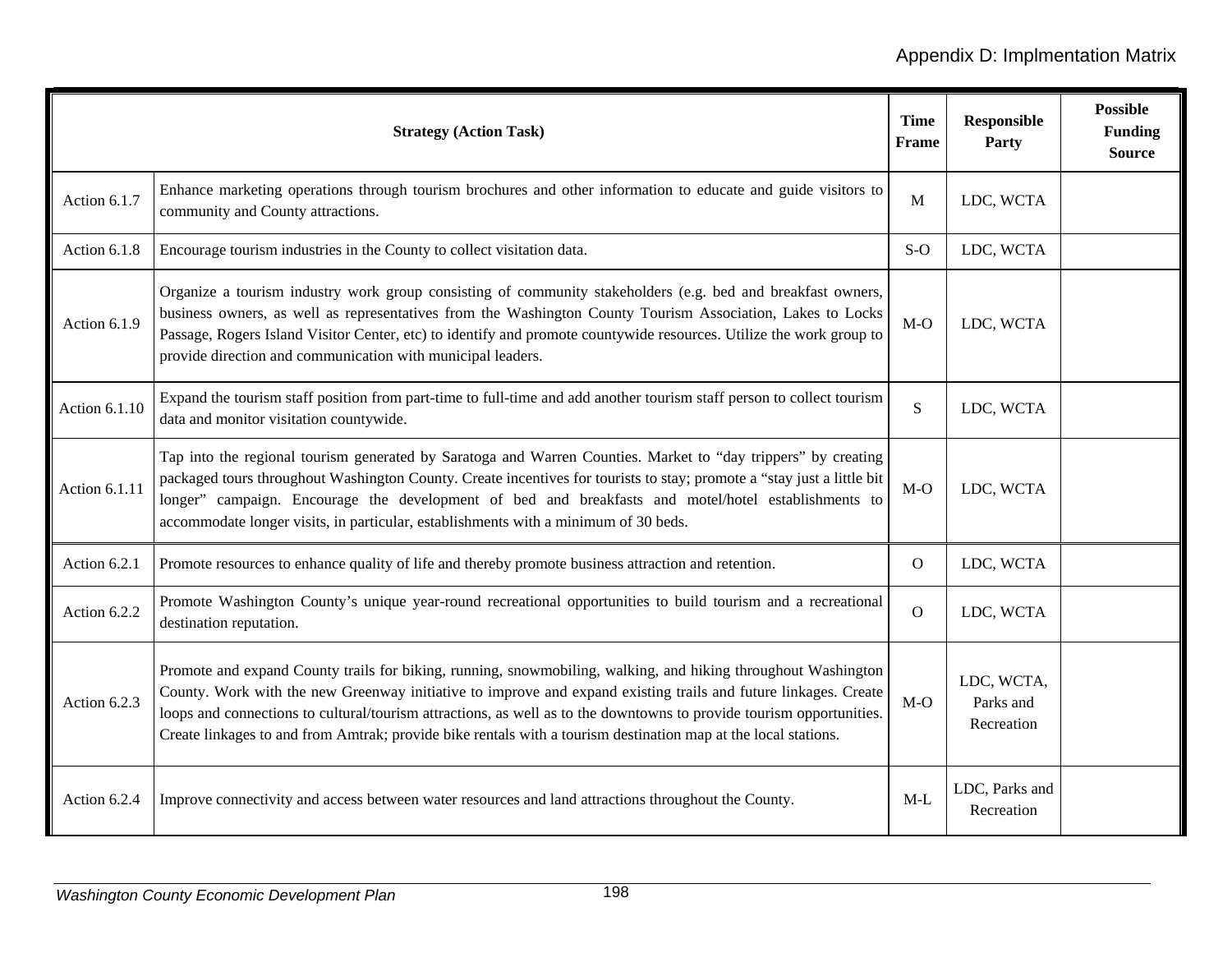|              | <b>Strategy (Action Task)</b>                                                                                                                                                                                                                                           | <b>Time</b><br>Frame | <b>Responsible</b><br>Party                              | <b>Possible</b><br><b>Funding</b><br><b>Source</b> |
|--------------|-------------------------------------------------------------------------------------------------------------------------------------------------------------------------------------------------------------------------------------------------------------------------|----------------------|----------------------------------------------------------|----------------------------------------------------|
| Action 6.3.1 | Work with the Washington County Tourism Association and Lakes to Locks. Create tourism linkages between the<br>various military sites, with focus ranging from the Roger's Rangers in Fort Edward to the birthplace of the Navy in<br>Whitehall.                        | $\mathbf{M}$         | LDC, WCTA                                                |                                                    |
| Action 6.3.2 | Promote tourism in Washington County by packaging services and opportunities together.                                                                                                                                                                                  | S                    | LDC, WCTA                                                |                                                    |
| Action 6.3.3 | Encourage tourists to explore Washington County's communities, historic places and locks through combined<br>tours.                                                                                                                                                     | S                    | LDC, WCTA,<br>Historian                                  |                                                    |
| Action 6.3.4 | Organize a trolley tour of all of Washington County's Main Streets and covered bridges.                                                                                                                                                                                 | M                    | <b>WCTA</b>                                              |                                                    |
| Action 6.3.5 | Work with the Lakes to Locks Passage to create and implement a comprehensive and coordinated tourist attraction<br>way-finding signage program.                                                                                                                         | M                    | <b>WCTA</b>                                              |                                                    |
| Action 6.3.6 | Assist Washington County's Preservation Council to develop partnerships with business groups and other interested<br>organizations to restore, beautify or preserve historic properties and sites.                                                                      | S                    | LDC, WCTA,<br>Preservation<br>Council                    | <b>LOCAL</b>                                       |
| Action 6.3.7 | Improve and update, as needed, the County tourism map that highlights museums, historical markers, landmarks,<br>etc.                                                                                                                                                   | $\Omega$             | <b>WCTA</b>                                              |                                                    |
| Action 6.3.8 | Work with the Greenway, Canal Corporation, and nearby municipalities to establish a linear Canal Waterfront<br>Cultural District extending the length of the Champlain Canal. Identify using an integrated program of signage,<br>landscaping and streetscaping design. | M                    | LDC, WCTA,<br>Planning<br>Department                     |                                                    |
| Action 6.4.1 | Promote heritage tourism and agri-tourism themes focusing on the County's existing agriculture and agricultural<br>history. Encourage farmers to coordinate events to create a "farm tour" for seasonal products.                                                       | M                    | <b>WCTA</b>                                              |                                                    |
| Action 6.4.2 | Work with the Washington County Tourism Association to continue to maintain and update a calendar of events<br>scheduled to promote year-round visitation to the County.                                                                                                | $S-O$                | <b>WCTA</b>                                              |                                                    |
| Action 7.1.1 | Develop a consolidated countywide water district to provide municipal water to municipalities such as the Towns of<br>Kingsbury, Fort Ann, and Fort Edward, and the Villages of Hudson Falls and Fort Edward.                                                           | L                    | County<br>Planning<br>Department,<br><b>Public Works</b> |                                                    |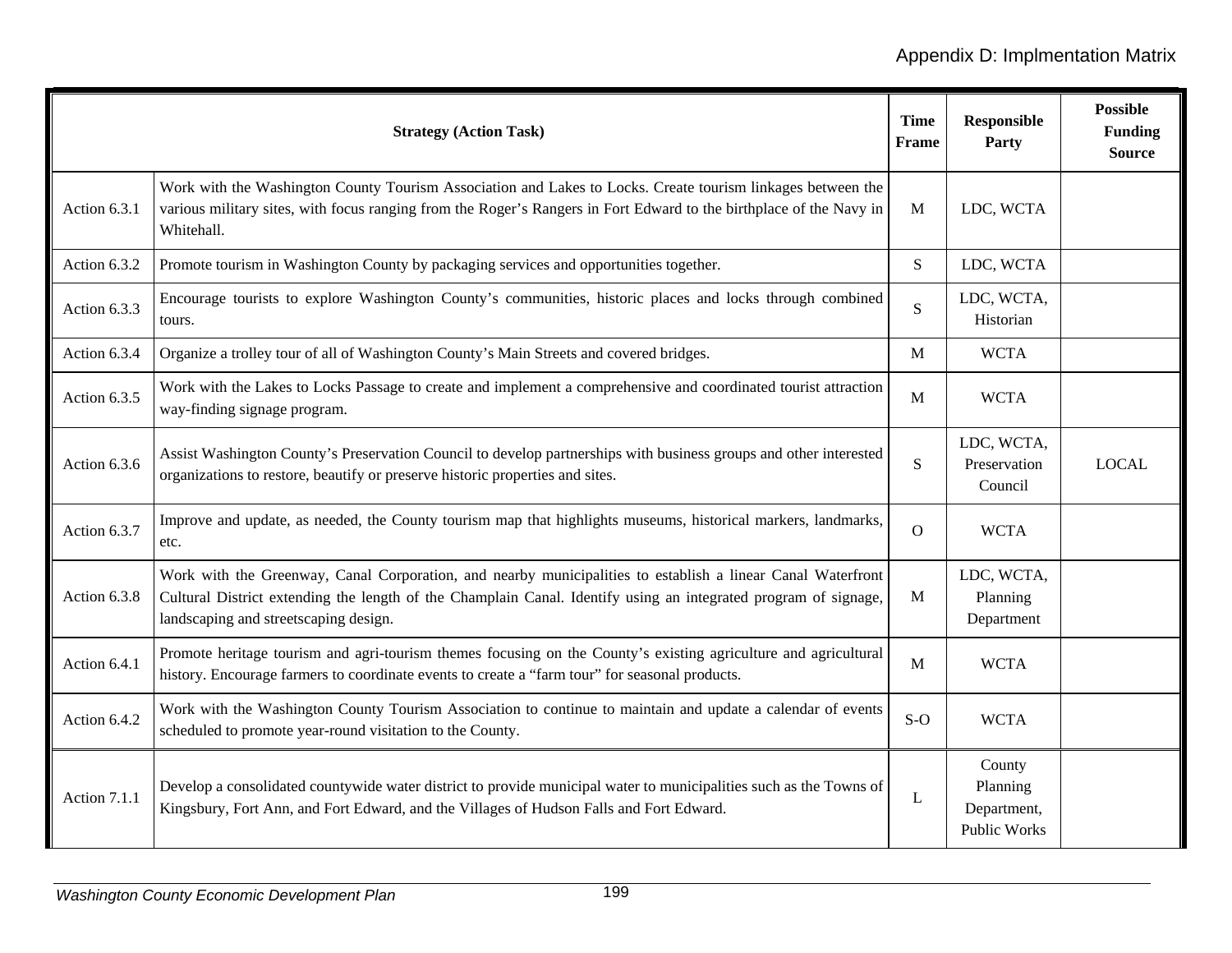|              | <b>Strategy (Action Task)</b>                                                                                                                                                                                                                                                                                                                                                                                                                                                                                        | <b>Time</b><br>Frame | <b>Responsible</b><br>Party                                                              | <b>Possible</b><br><b>Funding</b><br><b>Source</b> |
|--------------|----------------------------------------------------------------------------------------------------------------------------------------------------------------------------------------------------------------------------------------------------------------------------------------------------------------------------------------------------------------------------------------------------------------------------------------------------------------------------------------------------------------------|----------------------|------------------------------------------------------------------------------------------|----------------------------------------------------|
| Action 7.1.2 | Invest in appropriate infrastructure to best connect Upstate New York with a rapidly globalizing economy,<br>including cheap, high capacity fiber-optic networks and cheap broadband access. Identify and prioritize areas to<br>receive high-speed broadband access. Work with the State to identify and obtain funding to provide high-speed<br>broadband access to the priority areas and ultimately throughout the County.                                                                                       | M                    | <b>LDC</b>                                                                               | NYS-IAP, SC,<br>Restore NY,<br><b>NYSEDC</b>       |
| Action 7.1.3 | Continue to establish highway improvement priorities and lobby capital improvements on State Routes throughout<br>the County.                                                                                                                                                                                                                                                                                                                                                                                        | $\mathbf{O}$         | County<br>Planning<br>Department                                                         | <b>NYSDOT</b>                                      |
| Action 7.1.4 | Develop a database of potentially developable property that is not yet developable because of lack of infrastructure.                                                                                                                                                                                                                                                                                                                                                                                                | S.                   | Redevelopment<br>Authority                                                               |                                                    |
| Action 7.1.5 | Encourage additional development along the Route 4 Corridor. Work with NYSDOT to examine existing traffic<br>capacity and any improvements necessary to accommodate future development, as well as minimize impacts of<br>such development.                                                                                                                                                                                                                                                                          | $M-O$                | County<br>Planning<br>Department                                                         |                                                    |
| Action 7.1.6 | Work with the Canal Corporation, General Electric, and the Environmental Protection Agency (EPA) to ensure the<br>infrastructure constructed as part of the dredging operation is permanent. In particular, the access road to the<br>dewatering facility should be a permanent road.                                                                                                                                                                                                                                | $S-O$                | County<br>Planning<br>Department                                                         |                                                    |
| Action 7.1.7 | Conduct a building study reviewing permit authorizations to determine building trends and growth areas within the<br>County. Inventory all building permits by type and year for the past 20 years and create map to illustrate. In<br>addition, overlay the locations of suitable developable lands, with available infrastructure and in areas with<br>compatible agricultural land uses to create priority zones for future expansion. Use the information to plan<br>infrastructure improvements for the County. | M                    | County<br>Planning<br>Department,<br>Codes<br>Enforcement,<br>Redevelopment<br>Authority |                                                    |
| Action 7.1.8 | Encourage related businesses to develop in areas with similar infrastructure requirements.                                                                                                                                                                                                                                                                                                                                                                                                                           | $\mathbf{O}$         | Chamber                                                                                  | EZ                                                 |
| Action 7.1.9 | Utilize the Empire Zone Overview map to plan for new infrastructure.                                                                                                                                                                                                                                                                                                                                                                                                                                                 | $M-O$                | Chamber,<br>Redevelopment<br>Authority                                                   | EZ                                                 |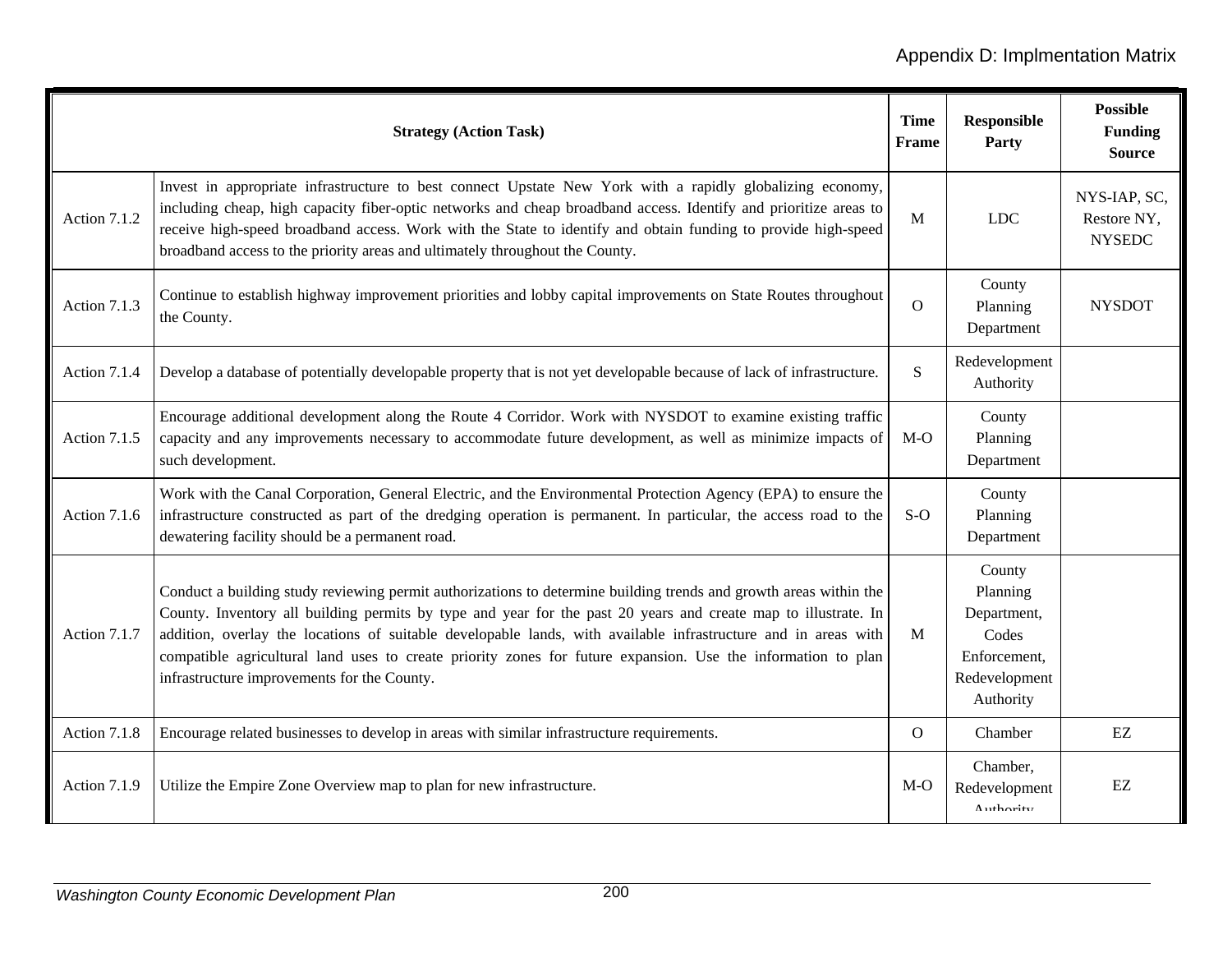|                      | <b>Strategy (Action Task)</b>                                                                                                                                                                                                                                                                                                                                                                         | <b>Time</b><br>Frame | Responsible<br>Party                                     | <b>Possible</b><br><b>Funding</b><br><b>Source</b> |
|----------------------|-------------------------------------------------------------------------------------------------------------------------------------------------------------------------------------------------------------------------------------------------------------------------------------------------------------------------------------------------------------------------------------------------------|----------------------|----------------------------------------------------------|----------------------------------------------------|
| <b>Action 7.1.10</b> | Coordinate the replacement of any aging infrastructure with the NYSDOT to coincide with future reconstruction or<br>improvements planned for State routes throughout the County.                                                                                                                                                                                                                      | L                    | NYSDOT,<br>County<br>Planning<br>Department              | <b>NYSDOT</b>                                      |
| <b>Action 7.1.11</b> | Work cooperatively with municipalities to implement a long-term program for expanding water and/or sewer<br>infrastructure. Work with municipalities to create "transfer" zones or commercial nodes for receiving the<br>development rights "transferred" from agricultural and open space properties.                                                                                                | $O-L$                | Public Works,<br>County<br>Planning<br>Department        |                                                    |
| <b>Action 7.1.12</b> | Encourage municipalities to require developers to place empty conduit underground whenever the ground is opened<br>(i.e. as part of development, construction, improvements, etc.) for the future lighting and fiber optic cable.<br>Coordinate infrastructure improvements with the NYSDOT to coincide with future reconstruction or improvements<br>planned for State routes throughout the County. | $\overline{S}$       | Codes, Public<br>Works, County<br>Planning<br>Department |                                                    |
| <b>Action 7.1.13</b> | Integrate infrastructure planning at the County-level as part of the implementation of this Economic Development<br>Strategy. Coordinate improvements with the Washington County Department of Public Works.                                                                                                                                                                                          | S                    | Public Works,<br>County<br>Planning<br>Department        |                                                    |
| Action 7.2.1         | Explore biofuel as an alterative energy source.                                                                                                                                                                                                                                                                                                                                                       | $L-O$                |                                                          |                                                    |
| Action 7.2.2         | Explore other energy alternatives as a potential infrastructure opportunity. Work with local utilities and the State to<br>lower the cost of energy and promote ongoing programs such as energy audits and energy saving retrofits.                                                                                                                                                                   | $M-O$                |                                                          |                                                    |
| Action 8.1.1         | Build upon local strengths that include communities' creativity, heritage, and culture to strengthen the arts<br>throughout the County while creating jobs and helping to preserve quality of life.                                                                                                                                                                                                   | $\mathbf{O}$         | <b>WCTA</b>                                              |                                                    |
| Action 8.1.2         | Identify and conserve cultural traditions through folk and traditional arts fieldwork.                                                                                                                                                                                                                                                                                                                | $\overline{O}$       | Historian                                                |                                                    |
| Action 8.1.3         | Build effective community coalitions to enlist many types of expertise and resources throughout the County.                                                                                                                                                                                                                                                                                           | $S-M$                | <b>LDC</b>                                               |                                                    |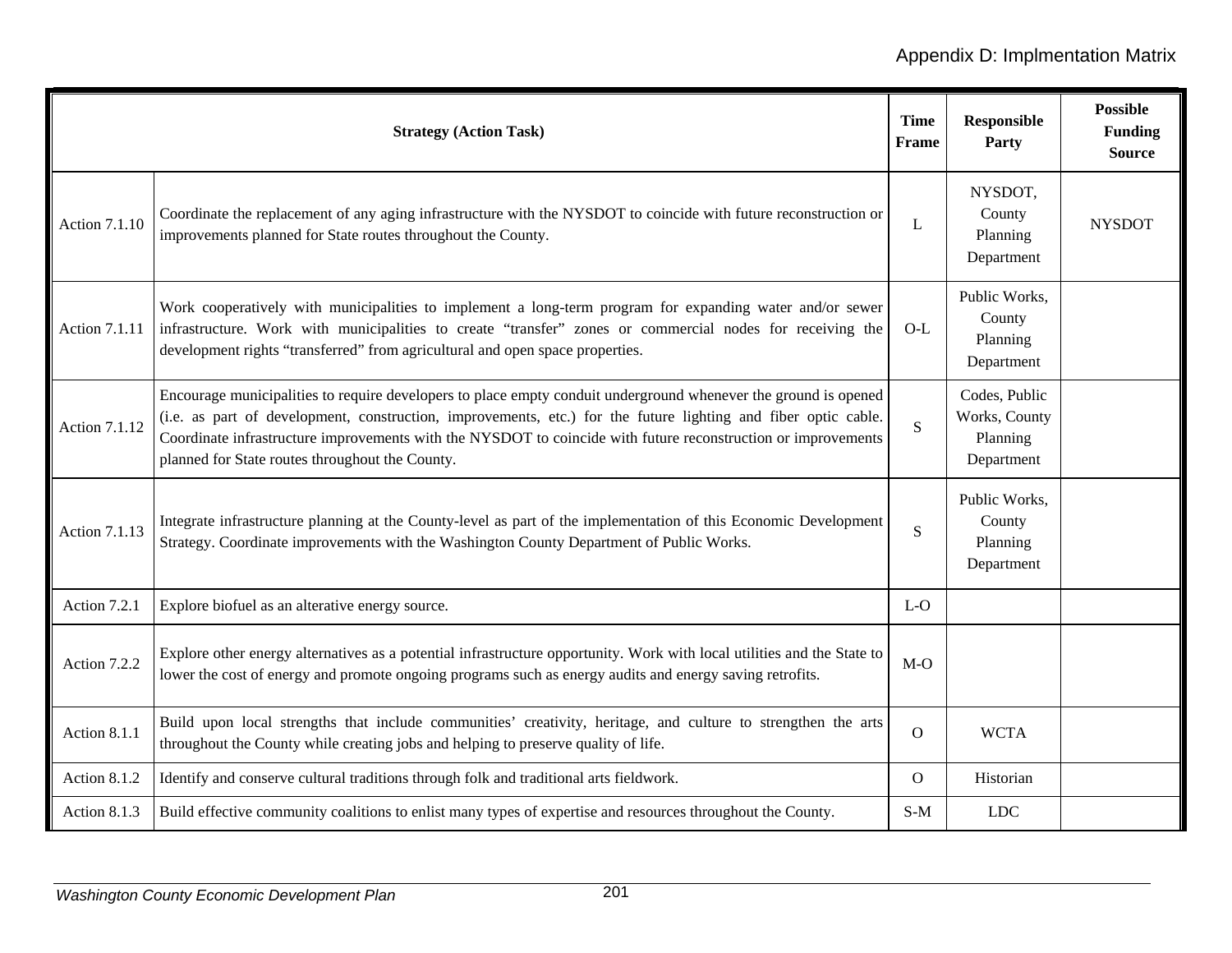|              | <b>Strategy (Action Task)</b>                                                                                                                                                                                                                                                                                                                                                                                                                                                 | <b>Time</b><br><b>Frame</b> | <b>Responsible</b><br>Party       | <b>Possible</b><br><b>Funding</b><br><b>Source</b> |
|--------------|-------------------------------------------------------------------------------------------------------------------------------------------------------------------------------------------------------------------------------------------------------------------------------------------------------------------------------------------------------------------------------------------------------------------------------------------------------------------------------|-----------------------------|-----------------------------------|----------------------------------------------------|
| Action 8.1.4 | Market effectively to target cultural heritage travelers. Assist municipalities in understanding and developing local<br>products, their audience, and the various marketing tools available.                                                                                                                                                                                                                                                                                 | $S-O$                       | LDC, WCTA                         |                                                    |
| Action 8.1.5 | Integrate the arts into community local economic development plans. Establish project partners with organizations<br>involved with transportation, agriculture, parks and recreation, forestry, historic preservation, youth development,<br>and education.                                                                                                                                                                                                                   | $S-M$                       | LDC, WCTA                         |                                                    |
| Action 8.1.6 | Develop additional mechanisms to promote local art and cultural opportunities such as direct mailings, newsletters,<br>and the use of the Internet.                                                                                                                                                                                                                                                                                                                           | $\Omega$                    | LDC, WCTA                         |                                                    |
| Action 8.2.1 | Engage artists, craftspeople, and musicians in planning and community building to strengthen and build the<br>County's creative economy.                                                                                                                                                                                                                                                                                                                                      | $\Omega$                    | Chamber,<br>WCTA,<br>Planning     |                                                    |
| Action 8.2.2 | Provide technical assistance to municipalities in building and promoting their creative economies.                                                                                                                                                                                                                                                                                                                                                                            | $\overline{O}$              | <b>LDC</b>                        |                                                    |
| Action 8.2.3 | Work with municipalities to develop the creative economy to an appropriate scale tailored to each municipality's<br>rural lifestyles.                                                                                                                                                                                                                                                                                                                                         | $\overline{O}$              | <b>LDC</b>                        |                                                    |
| Action 8.2.4 | Create arts-based business incubators to nurture new businesses with administrative services, onsite technical<br>assistance or training in product development, business planning, and marketing.                                                                                                                                                                                                                                                                            | L                           | <b>LDC</b>                        |                                                    |
| Action 8.2.5 | Encourage participation from the creative class, including high school students, college students, entrepreneurs, and<br>technology-based employees.                                                                                                                                                                                                                                                                                                                          | $\mathbf{O}$                | Schools,<br>Chambers,             |                                                    |
| Action 8.2.6 | Create an inventory of talent from the creative class. Explore new innovations to develop and expand the creative<br>class businesses and opportunities in the community.                                                                                                                                                                                                                                                                                                     | $M-O$                       | <b>LDC</b>                        |                                                    |
| Action 8.2.7 | Market the creative class in the County to local educational institutions and develop opportunities for young adults<br>to remain in the County after graduation.                                                                                                                                                                                                                                                                                                             | $M-O$                       | Chambers,<br><b>Local Schools</b> |                                                    |
| Action 9.1.1 | Promote the "With Pride from Washington County" program designed to promote growers and retailers with goods<br>and services from and within Washington County. Encourage businesses to use the logo as part of their labels and<br>other promotional materials to identify products and services that meet the program's standards. Encourage<br>residents and businesses to buy local from growers and retailers utilizing the "With Pride from Washington<br>County" logo. | $\Omega$                    | LDC, WCTA                         |                                                    |